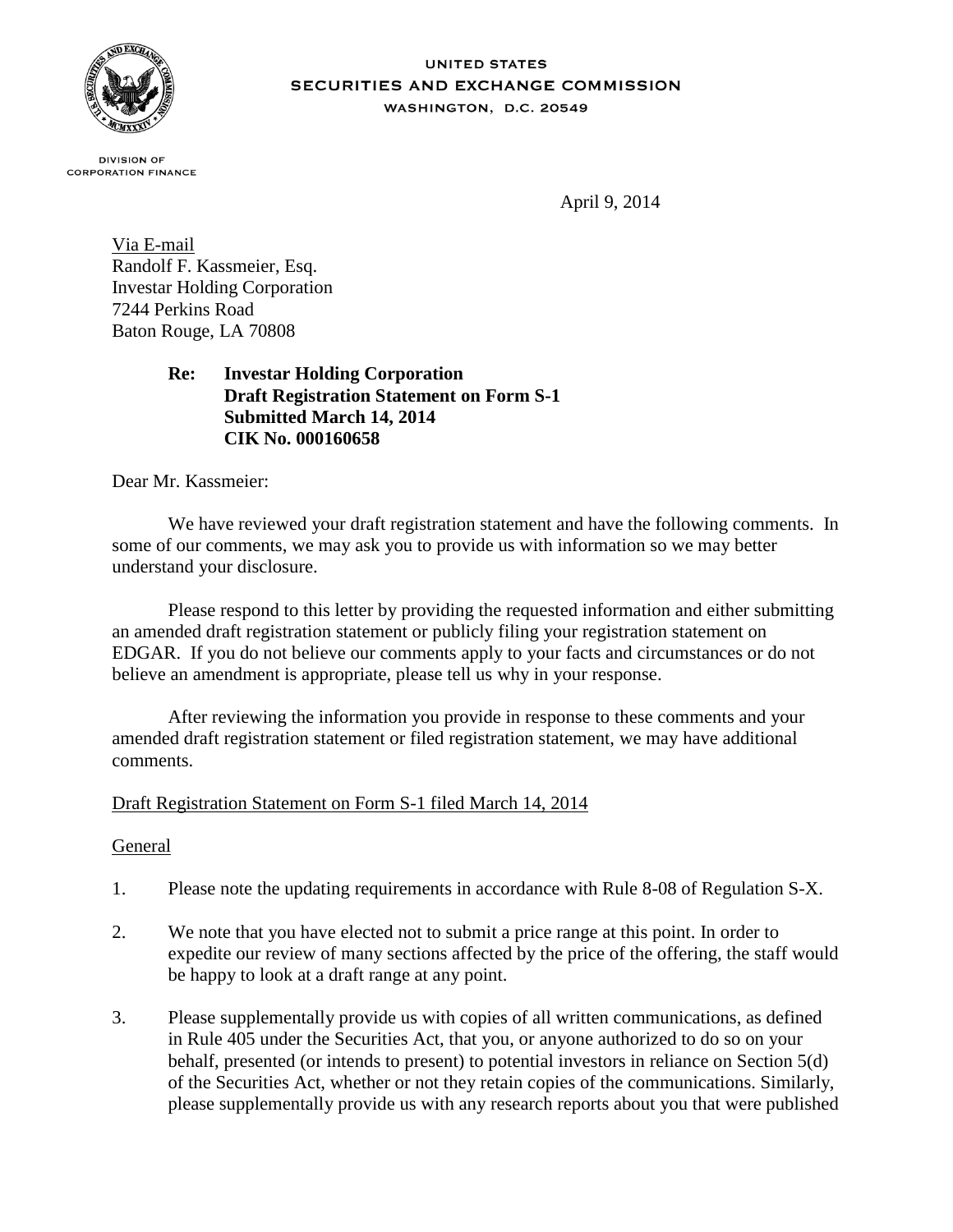> or distributed (or are published before you file publicly) in reliance upon Section  $2(a)(3)$ of the Securities Act of 1933 added by Section 105(a) of the Jumpstart Our Business Startups Act by any broker or dealer that is participating or will participate in your offering.

# Cover Page

4. Please disclose the underwriting arrangements on the cover page in accordance with Item 501(b)(8) of Regulation S-K.

## Prospectus Summary, page 3

- 5. Please add a discussion about your current operations, including a summary of your loan portfolio and present income streams.
- 6. We note your disclosure on page 7 that you "have no present agreement or plan concerning any specific acquisition or similar transaction." Please revise your Summary, on pages 4 and 5, and your Business section, on pages 36 and 37, to include similar disclosure when discussing your growth strategy or referencing future acquisition opportunities.

#### Our Competitive Strengths, page 4

7. We note your discussion on page 18 of the risks posed by your recent acquisitions and what appear to be ongoing efforts "to integrate the acquired assets and operations" of SLBB and FCB. Please reconcile this disclosure with the subheading "Proven Ability in Acquisition Execution and Integration" and disclosure that you have already "efficiently integrated the acquired operations of the SLBB and the FCB." Make corresponding revisions on pages 35 and 36.

### Our Markets, page 5

- 8. Disclose the concentration of your business in your primary market areas. In this regard we note your disclosure on page 13 that 96.13% of your loan portfolio is secured by properties or other collateral located in Louisiana and that 74.55% of the loans in your loan portfolio were made to borrowers who live or work in either the Baton Rouge or New Orleans metropolitan areas.
- 9. Revise to provide a more balanced view of your primary market areas or Southern Louisiana on the whole, addressing both the positive and negative features of these markets. For example, consider discussing industry segments, unemployment rates and trends, average home prices and sales, as well as car sales and repossessions.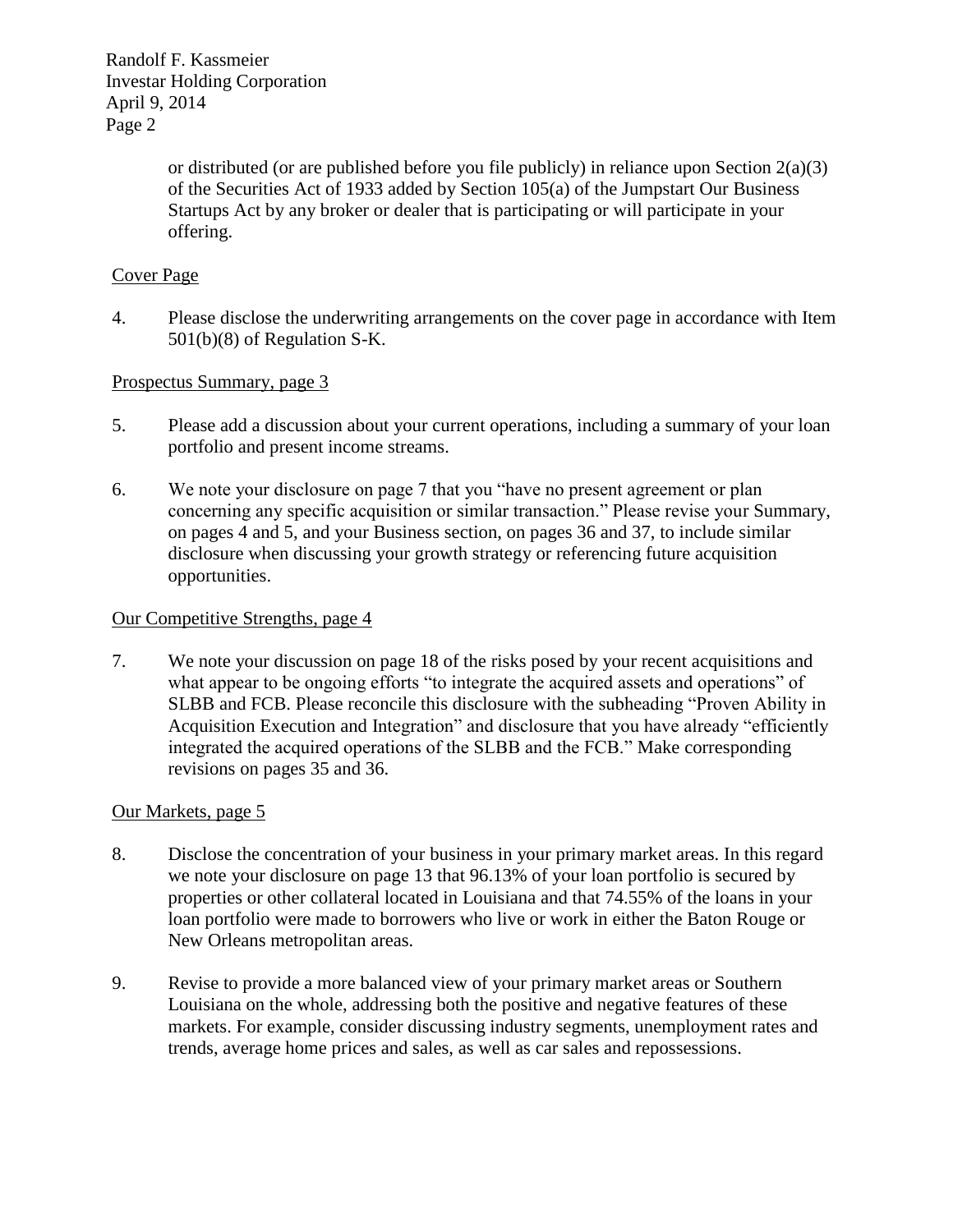10. We note that you have a "relatively small market share" but have not provided any context in your summary to make a relational comparison. Please disclose that your primary market areas are "dominated by a very few large financial institutions," as you note on page 37, or provide specific information about your competition's market share, as you disclose on page 35.

### Dividend Policy, page 29

11. Revise to disclose the terms and features of your junior subordinated debt and trust preferred securities that may restrict your ability to pay dividends. Similarly revise page 7 to note that you have securities currently outstanding which have a preference over dividends.

### Dilution, page 31

12. Please advise whether "Shareholders as of December 31, 2013" in the table at the bottom of the page were all either officers, directors, promoters, or affiliated persons. If not, revise to compare the effective cash costs of the common equity acquired by these individuals in all transactions during the previous five years to the public offering price. Refer to Item 506 of Regulation S-K.

#### Price Range of Our Common Stock, page 32

13. Revise to describe the various factors considered in determining the offering price for your securities. Refer to Item 505 of Regulation S-K.

### Business, page 32

### Lending Activities, page 38

- 14. Please revise to label the pie chart on page 38 as the legend provided is insufficiently legible.
- 15. We note that your current auto loan lending standards "limit[] [y]our lending risk" and that your proposed finance company subsidiary would lend to those whose credit scores would not satisfy these standards. Please revise to expand upon this new line of business, for example: quantify your anticipated lending standards, disclose how or if you will manage the additional lending risk, and explain your rationale for creating and then lending through a subsidiary as opposed to directly adjusting your Bank's lending standards. Please disclose the criteria that your new lending facility will use to choose dealers which it will indirectly loan through, including whether it will utilize your Bank's existing relationships with automotive dealerships.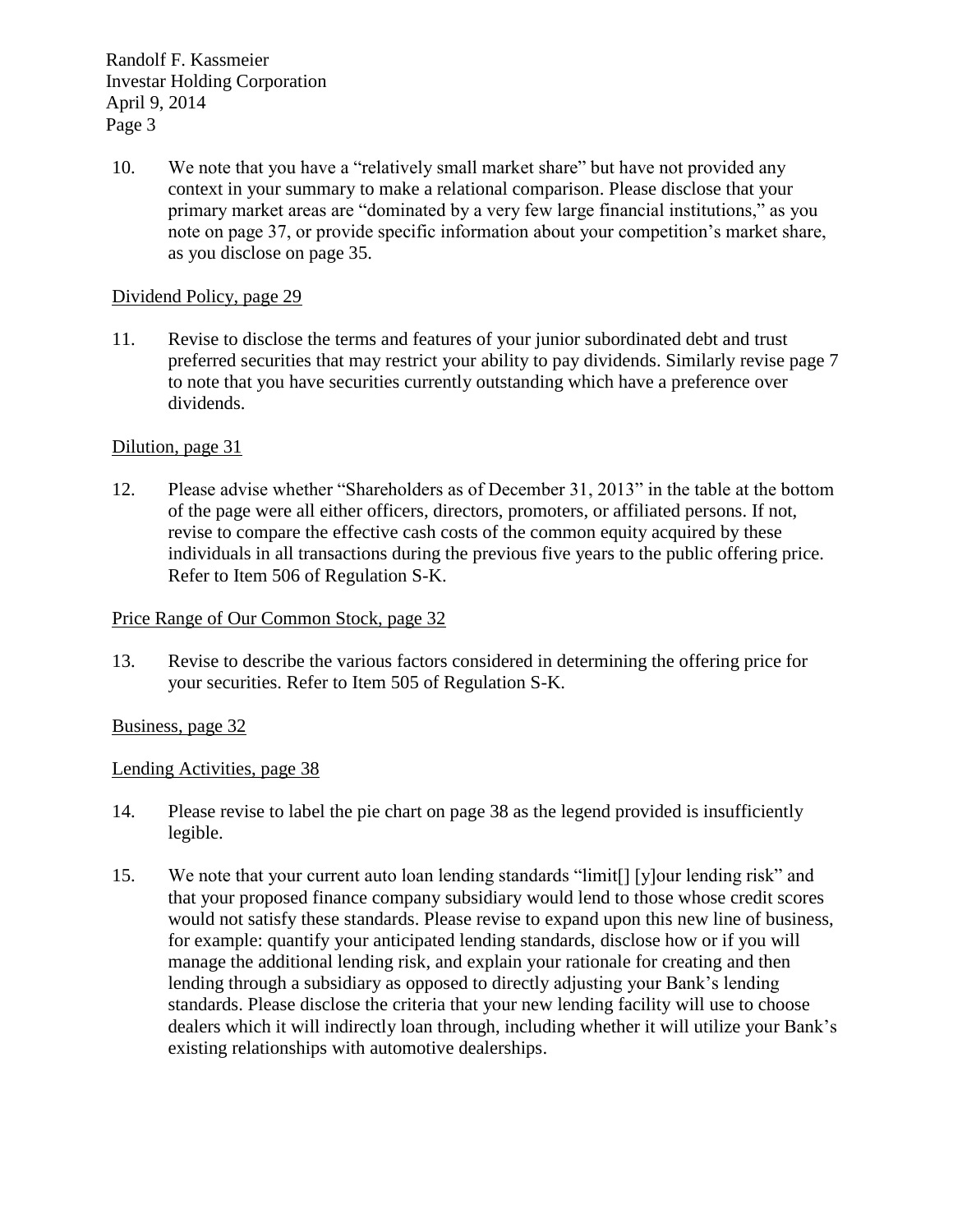16. We note both that more than 95% of your secured loans are located in Louisiana and that you consider hurricanes or other adverse weather conditions to be a material risk for your operations in Southern Louisiana. Please disclose your policies on insuring or requiring insurance on your secured properties.

### Credit Risk Management, page 41

17. We note that more than 25% of your total loan portfolio is comprised of auto loans that have been issued indirectly through automotive dealerships. As a result, neither the second or third bullet underneath your subheading titled "Underwriting" appears to be applicable to these loans, nor does your loan underwriting and credit approval process appear to be "centralized" with respect to this sizable segment of your loan portfolio. Please revise this apparent discrepancy or advise.

### Description of Capital Stock, page 91

### Stock Warrants, page 92

18. We note that you "expect to extend the expiration date of [certain] warrants through the completion of this offering." Supplementally advise whether you will be registering any warrants and, if not, explain how you will extend the expiration date of these warrants.

### Where You Can Find More Information, page 101

19. Please do not qualify your disclosure. Although you may refer investors to your exhibits for more detailed information, you must disclose all material features in the prospectus itself. Please revise to delete similar impermissible qualifications on pages 85 and 91.

## Note B. Acquisition Activity, page F-16

20. We note disclosure of your acquisition of First Community Bank ("FCB") effective May 1, 2013. Please tell us how you considered the significance of this acquisition in determining whether to provide audited historical financial statements of FCB in this draft registration statement on Form S-1. Please refer to Rule 8-04 of Regulation S-X.

### Note E. Allowance for Loan Losses, page F-24

21. Please revise the Allowance for Loan Losses and Recorded Investment in Loans Receivable table on page F-25 to disclose separately the amounts attributable to loans acquired with deteriorated credit quality, i.e., ASC 310-30 loans. Refer to ASC 310-10- 50-11B(g) and (h) and the example disclosure in ASC 310-10-55-7 for guidance.

If you intend to respond to these comments with an amended draft registration statement, please submit it and any associated correspondence in accordance with the guidance we provide